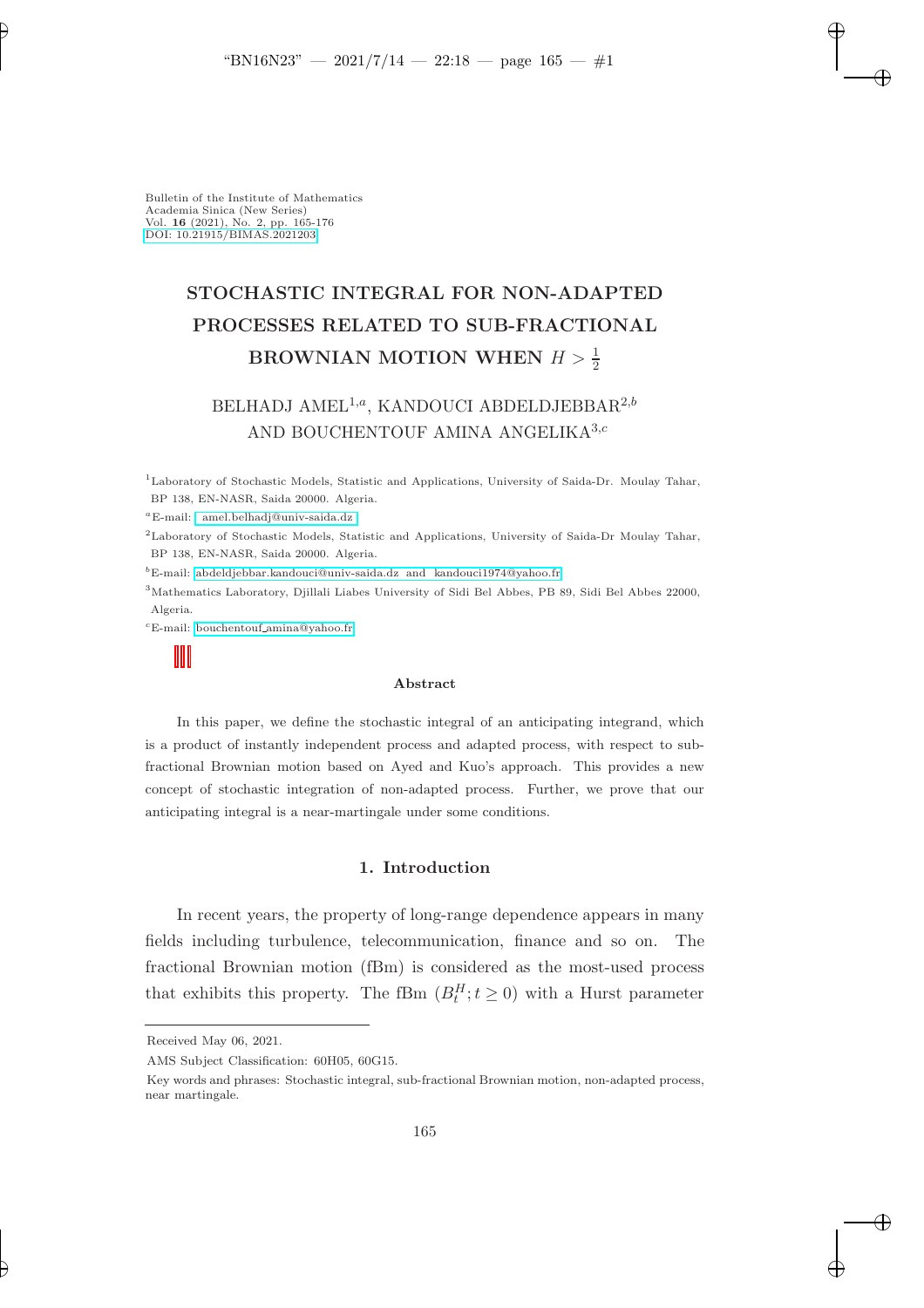#### B. AMEL, K. ABDELDJEBBAR AND B. AMINA ANGELIKA

 $H \in (0, 1)$  is a centered Gaussian process with covariance

✐

✐

$$
R^{H}(s,t) = \frac{1}{2} [t^{2H} + s^{2H} + |t - s|^{2H}]
$$
 (1)

✐

✐

✐

✐

for all  $s, t \geq 0$ ,  $B<sup>H</sup>$  is a self-similar process with stationary increment and presents a long-range dependence when  $H > \frac{1}{2}$ .

A more general self-similar Gaussian process considered as an intermediate between standard Brownian motion and fractional Brownian motion has been introduced in Bojdecki et al. [\[3](#page-10-0)] and appeared in Dzhaparidze and Van Zanten [\[5\]](#page-10-1) as the even part of fractional Brownian motion. This process arises from occupation time fluctuations of branching particle systems with Poisson initial condition. The so called sub-fractional Brownian motion  $(S_t^H; t \geq 0)$  is a centered Gaussian process with covariance

$$
C^{H}(s,t) = s^{2H} + t^{2H} - \frac{1}{2}[(t+s)^{2H} - |t-s|^{2H}],
$$
\n(2)

for all  $s, t \geq 0$ . For  $H = \frac{1}{2}$ , both  $S^H$  and  $B^H$  coincide with the standard Brownian motion. The sub-fBm preserves many properties of fBm (selfsimilarity, long-range dependence, and Hölder paths) but not the stationarity of increments. Further, the increments on the intervals  $[u, u+r]$  are  $[u+r, u+$  $2r$  are more weakly correlated than those of fBm. Note that the sub-fBm is neither a Markov processes nor a semimartingale. This fact is considered as a limitation for applying classical stochastic calculus developed by Itô; i.e, to give a sense for  $\int_{0}^{\tilde{t}}$  $\theta$  $u_s dX_s$ , the integrator X must be a semimartingale which is not the case for  $S<sup>H</sup>$ . Therefore, many of the techniques from stochastic analysis are not available when dealing with  $S<sup>H</sup>$ , for this reason various approaches have been proposed. Tudor [\[22,](#page-11-0) [24](#page-11-1)] characterized the Wiener integral's domain with respect to  $S^H$  for all  $H \in (0,1)$ . Yan et al. [\[25\]](#page-11-2) employed the divergence operator to define the stochastic integrals with respect to sub-fBm with  $H > \frac{1}{2}$ . After that, Shen and Chen [\[20](#page-11-3)] defined a stochastic integral with respect to sub-fBm  $S^H$  with  $H < \frac{1}{2}$  that extends the divergence integral from Malliavin calculus. In addition, the pathwise Riemann-Stieltjes integral  $\int_0^t$ 0  $u_s(\omega)dS_s^H(\omega)$  exists for a stochastic process u with β-Hölder continuous trajectories where  $\beta > 1 - H$  and sub-fBm is Hölder continuous of order  $\gamma$  for any  $\gamma < H$  on any finite interval (see Young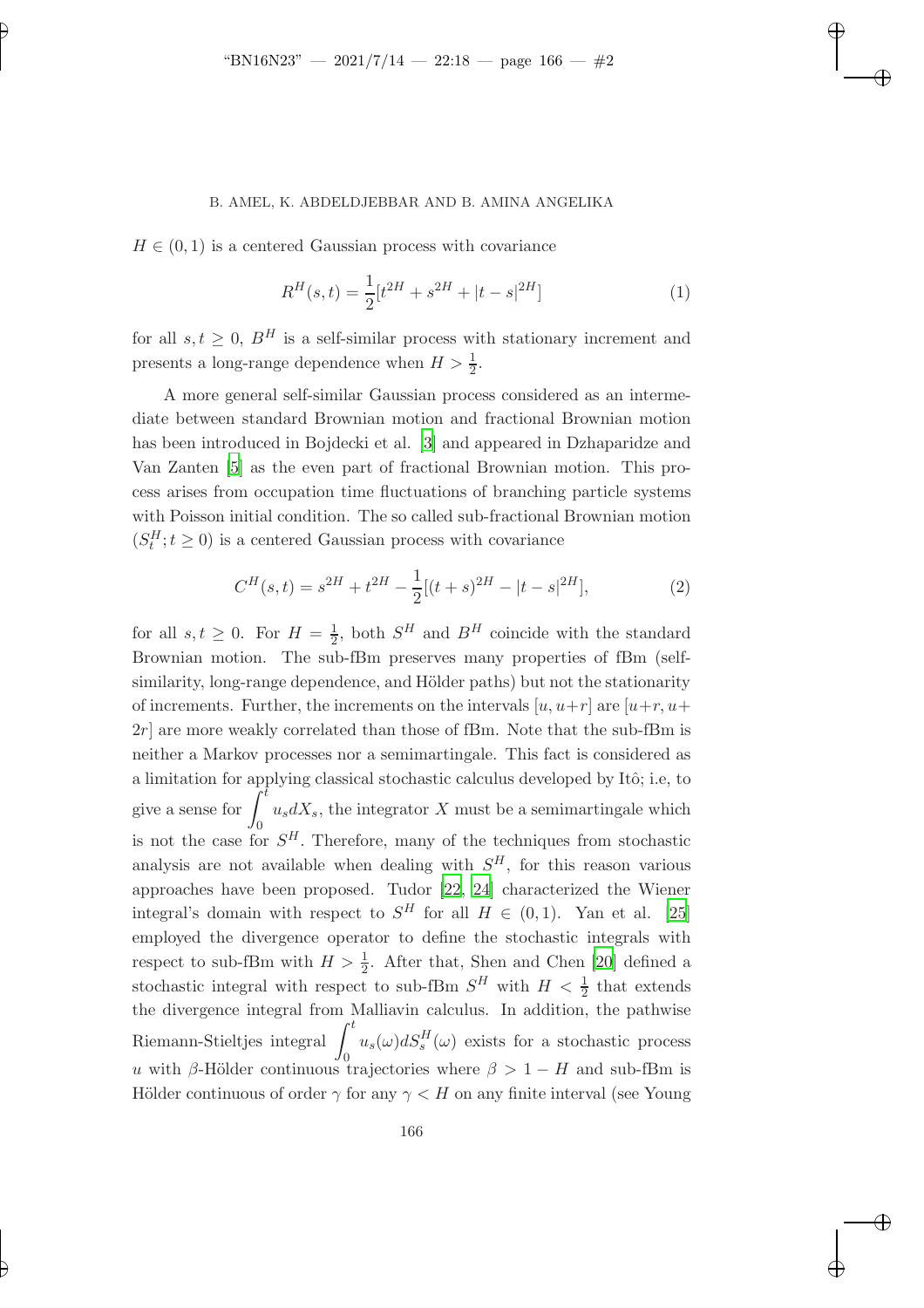✐

#### 2021] STOCHASTIC INTEGRAL FOR NON-ADAPTED PROCESSES 167

[\[26](#page-11-4)]). Other limitation of classical Itô integral is the adaptedness of the integrand to the natural filtration of integrator ie,  $\int_0^t$ 0  $u_s dX_s$  is well defined if and only if  $u_t$  is adapted to the filtration  $\mathcal{F}_t = \sigma\{X_t, t \geq 0\}$ . Then, the integral is defined like Riemann sums at which the evaluation points are the left endpoints of subintervals. The problem of non-adaptedness of the integrand has been discussed the first time by Itô  $[11]$ , where he raised the question how to define

<span id="page-2-0"></span>
$$
\int_0^t B(1)dB(s), \qquad 0 \le t \le 1,\tag{3}
$$

✐

✐

✐

✐

since  $B(1)$  is not  $\mathcal{F}_t$ -adapted. Itô proposed to enlarge the filtration by letting  $\mathcal{G}_t$  be the field generated by  $\mathcal{F}_t$  and  $B(1)$ , ie  $\mathcal{G}_t = \sigma\{\mathcal{F}_t, B(1)\}$ ,  $B(1)$  is adapted to  $\mathcal{G}_t$  and  $B_t$  is a  $\mathcal{G}_t$ -quasimartingale. Therefore, the integral [\(3\)](#page-2-0) may be defined as a stochastic integral with respect to quasi-martingale.

There have been several extensions in the literature on anticipating stochastic integration. Let's cite for instance Hitsuda [\[8\]](#page-10-2), Skorokhod [\[21](#page-11-6)]. For more details on the anticipating integrals and their applications, see Buckdahn [\[4](#page-10-3)], León and Protter [\[18](#page-11-7)], Pardoux and Protter [\[19](#page-11-8)], and the reference therein. Ayed and Kuo [\[1](#page-10-4)] proposed a new viewpoint for defining this kind of integrals by decomposing the anticipating stochastic integrand into a linear combination of the products of instantly independent and adapted stochastic processes. Then, authors defined a stochastic integral of the product of an adapted process and instantly independent process as a Riemann sum thanks to the classical definition of stochastic integral proved in Kuo [\[13](#page-11-9)]. Notice that the evaluation points are the left endpoints of subintervals for the first process and the right endpoints for the second. Motivated by this new approach, many studies have been developed. Itô formula of anticipating integral proved in Kuo and Ayed [\[1](#page-10-4)], was generalized to different cases in Kuo et al. [\[14](#page-11-10), [15,](#page-11-11) [9\]](#page-10-5). The study of a class of stochastic differential equations with anticipating initial conditions was treated in Khalifa et al. [\[12](#page-11-12)]. The Itô isometry based on the new integral for anticipating processes was discussed by Kuo et al. [\[17](#page-11-13)]. The near-martingale property of anticipating stochastic integral introduced in Kuo et al. [\[16\]](#page-11-14) have been recently studied in Hwang et al. [\[10\]](#page-11-15) and Hibino et al. [\[7\]](#page-10-6).

Motivated by Ayed and Kuo's [\[1\]](#page-10-4) idea of integrand decomposition, we define the stochastic integral of an anticipating process which is a product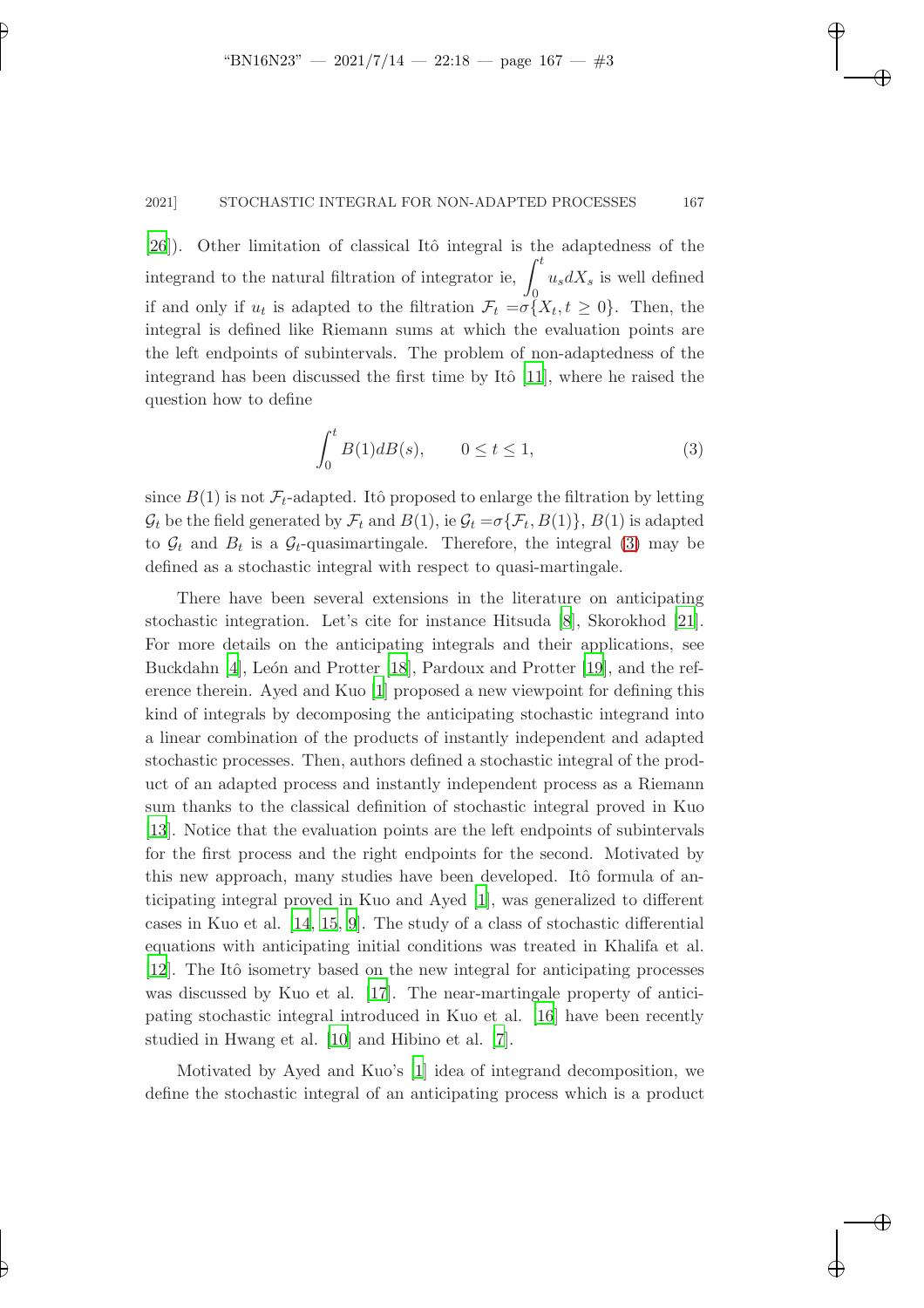✐

✐

✐

✐

✐

#### 168 B. AMEL, K. ABDELDJEBBAR AND B. AMINA ANGELIKA [June

of an instantly independent process and an adapted process with respect to  $S<sup>H</sup>$ , to be the limit of the corresponding Riemann sum and we show that our stochastic integral admit the near-martingale property.

This paper is arranged as follows: in Section 2, we present some preliminaries on pathwise integral with respect to sub-fBm and integrand's decomposition approach proposed by Kuo and Ayed of anticipating integral. In section 3, we give our result using the above approach by replacing the standard Brownian motion by a sub-fractional Brownian motion and we discuss the near-martingale property of our anticipating integral.

## 2. Preliminaries

We describe some basic facts on pathwise integral with respect to subfBm.

Let  $V_p(S^H, \Delta_n)$  be the *p*-variation of sub-fBm  $S^H$  defined by :

$$
V_p(S^H, \Delta_n) = \sum_{i=1}^n |S_{t_i}^H - S_{t_{i-1}}^H|^p,
$$
\n(4)

,

where  $\Delta_n$  is a partition of the interval [0, T]. We denote by  $FV_p(S^H) = \lim_{\Delta_n \to 0} V_p(S^H, \Delta_n)$  the *p*-finite variation of the subfBm and by  $BV_p(S^H) = \sup_{\Delta_n} V_p(S^H, \Delta_n)$  its p-bounded variation.

**Proposition 1** (Tudor([\[23](#page-11-16)], Proposition 2.3)). For every  $p > 0$ , we have:

•  $FV_p(S^H) = 0, BV_p(S)$  $H$ ) <  $\infty$  *if*  $p > \frac{1}{H}$ .

• 
$$
FV_p(S^H) = BV_p(S^H) = E(|N(0,1)|^p)
$$
 if  $p = \frac{1}{H}$ .

• 
$$
FV_p(S^H) = BV_p(S^H) = \infty
$$
 if  $p < \frac{1}{H}$ 

*where* N(0, 1) *is standard Gaussian random variable.*

Thus,  $S^H$  has a *p*-bounded variation and a *p*-finite variation if  $p \geq \frac{1}{H}$ .

Young [\[26](#page-11-4)] proved that if  $f(t)$  and  $g(t)$  are continuous paths of finite p, q variation, respectively, where  $\frac{1}{p} + \frac{1}{q} > 1$ , then the integral  $\int_0^t$  $f(s)dg(s)$ may be defined as the corresponding Riemann-Stieltjes sum. Specifically, Feyel and Pradelle [\[6](#page-10-7)] showed that if f is  $\alpha$ -Hölder, and g is  $\beta$ -Hölder with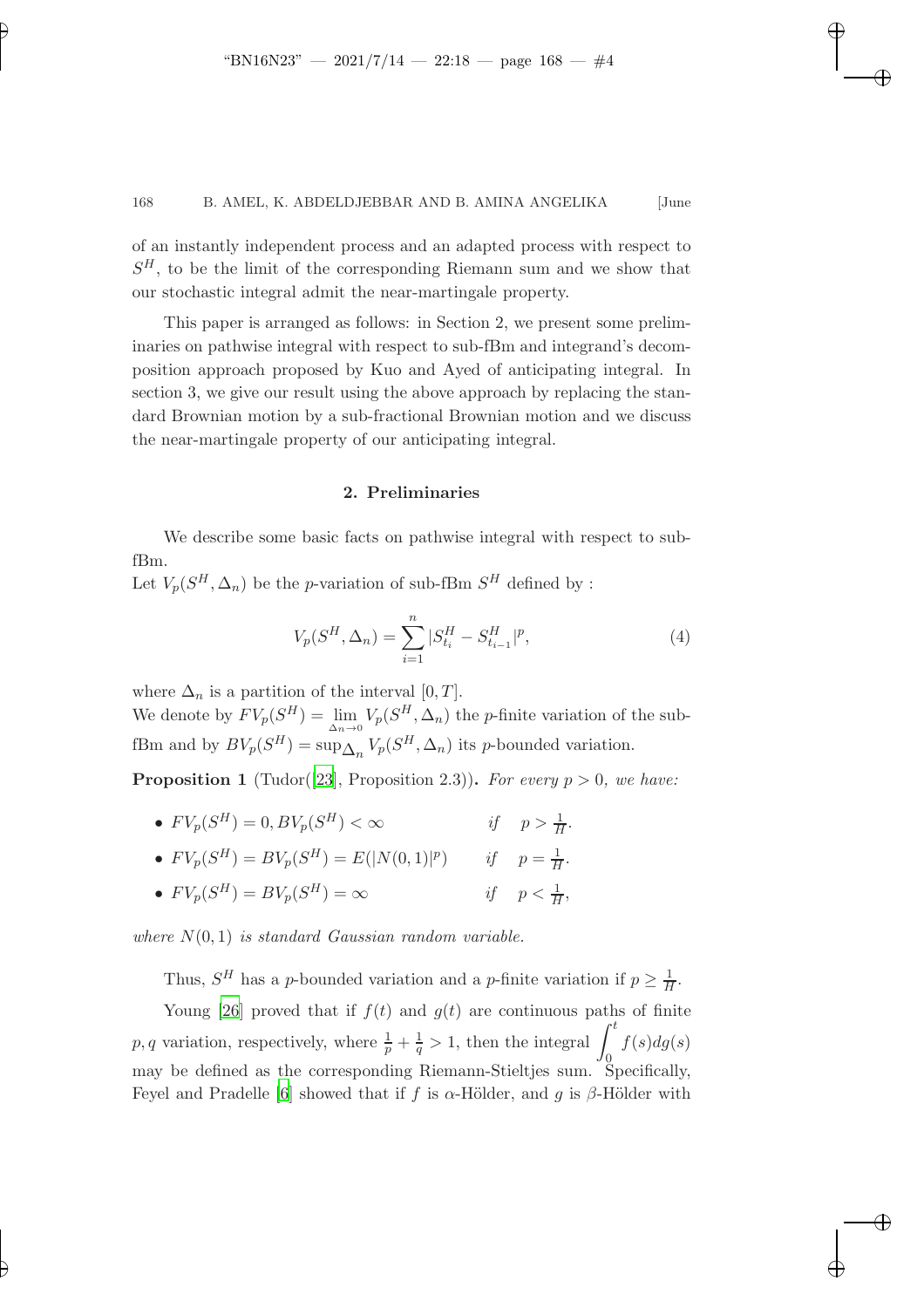✐

✐

✐

✐

✐

## 2021] STOCHASTIC INTEGRAL FOR NON-ADAPTED PROCESSES 169

 $\alpha + \beta > 1$ , then the Steiltjes integral  $\int_0^T$  $\mathbf{0}$  $f(s)dg(s)$  exists and is  $\beta$ -Hölder. Moreover, for every  $0 < \varepsilon < \alpha + \beta - 1$ , we have

$$
\left| \int_0^T f(s) dg(s) \right| \le C(\alpha, \beta) \| f \|_{[0,T],\alpha} \| g \|_{[0,T],\beta} T^{1+\varepsilon}.
$$
 (5)

As claimed above, for every process  $(u_t)_{t\in[0,T]}$  with q-bounded variations with  $q < \frac{1}{1-H}$ , the Riemann-Stieltjes integral  $\int_{0}^{t}$  $\overline{0}$  $u_r dS_r^H$  is almost surely well defined. Particularly, if u has  $\alpha$ -Hölder paths for some  $\alpha > 1 - H$ , then the Riemann-Stieltjes integral  $\int_0^t$  $\theta$  $u_r dS_r^H$  is well defined and has  $\beta$ -Hölder paths, for every  $\beta < H$ .

Then, we can define the stochastic integral for an adapted processes with respect to sub-fBm in pathwise sense for  $H > \frac{1}{2}$ , and the pathwise integral  $\int_0^T$  $\theta$  $f'(S_t^H)dS_t^H$  exists for all  $f \in C^2(\mathbb{R})$ .

Next, present Ayed and Kuo's idea in order to explain anticipating stochastic integral.

From Ayed and Kuo [\[1\]](#page-10-4), the anticipating integrand  $B(1)$  is presented as

$$
B(1) = (B(1) - B(t)) + B(t).
$$
\n(6)

Let us consider the following anticipating integrand

$$
B(1)2 = [(B(1) - B(t))]2 + 2B(t)[B(1) - B(t)] + B(t)2.
$$
 (7)

Then, we have to decompose the integrands as  $B(1)^n$ ,  $e^{B(1)}$  to get the common property given in the following definition.

**Definition 1** (Ayed and Kuo  $(1]$ , Definition 2.1). A stochastic process  $g(t)$  is said to be instantly independent with respect to a filtration  $\mathcal{F}_t$  if  $g(t)$ and  $\mathcal{F}_t$  are independent for each  $t$ .

<span id="page-4-0"></span>Via the above definition,  $B(1) - B(t)$ ,  $[B(1) - B(t)]^2$ ,  $[B(1) - B(t)]^n$ , and  $e^{B(1)-B(t)}$  are all instantly independent for  $0 \le t \le 1$ .

**Example 1.** Let  $\mathcal{F}_t$  be the underlying filtration of Brownian motion  $B(t)$ , thus  $g(B(1) - B(t))$  is instantly independent of  $\mathcal{F}_t$ ,  $t \in [0,1]$ , for any real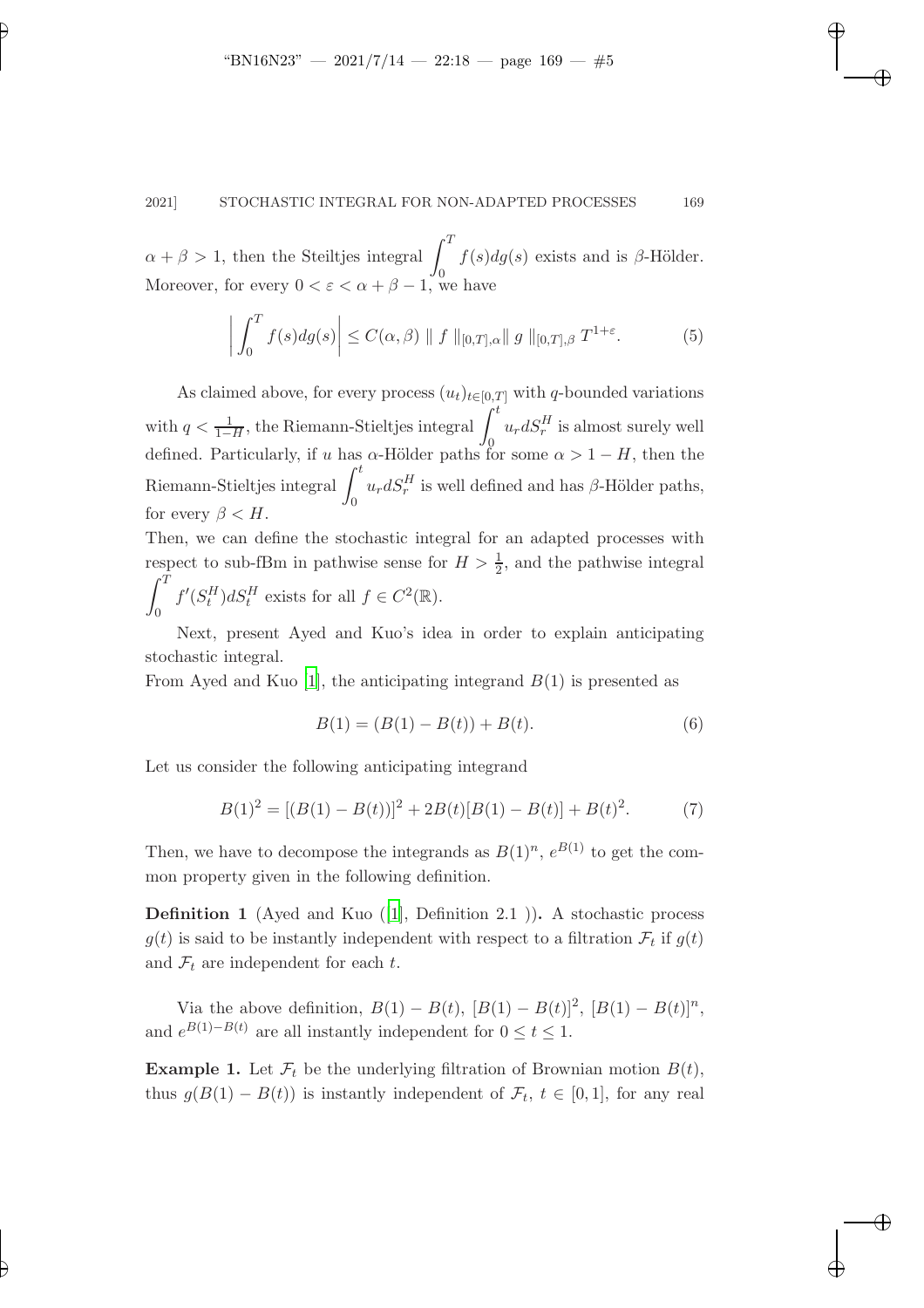✐

✐

✐

✐

✐

measurable function  $g(x)$ . Nevertheless,  $g(B(1) - B(t))$  is adapted to  $\mathcal{F}_t$ ;  $t \geq$ 1.

**Lemma 1** (Ayed and Kuo ([\[2](#page-10-8)], Lemma 4.1)). *If a stochastic process*  $X(t)$  *is* both adapted and instantly independent with respect to a filtration  $\mathcal{F}_t$ , then X(t) *is a deterministic function.*

From this Lemma, we conclude that instantly independent processes are independent of the past and present contrarily to the adapted processes. Thus, we can consider the collection of instantly independent processes as a counterpart of Itô's theory. In addition, we can deduce that many anticipating stochastic processes can be decomposed into sums of the products of an Itô part and a counterpart.

Further, Itô integral measures the integrand using left endpoint for each subinterval. For instantly independent part, if we also use the left endpoint to approximate, we lose its important properties as it has been seen in Example [1.](#page-4-0) However, if we measure the instantly independent part using right endpoint, its properties will be conserved. This lead to Ayed and Kuo's definition of the new integral.

<span id="page-5-0"></span>**Definition 2** (Ayed and Kuo ([\[1](#page-10-4)], Definition 2.2)). Let  $B(t)$  be a Brownian motion, for an adapted stochastic process  $f(t)$  with respect to the filtration  $\mathcal{F}_t$  and an instantly independent stochastic process  $g(t)$  with respect to the same filtration, we define the stochastic integral of  $f(t)g(t)$  to be the limit:

$$
\int_0^T f(t)g(t)dB(t) = \lim_{\|\Delta_n\| \to 0} \sum_{i=1}^n f(t_{i-1})g(t_i)(B(t_i) - B(t_{i-1})) \tag{8}
$$

provided that the limit in probability exists, where  $\Delta_n = \{0 = t_0 < t_1$  $\cdots < t_n = T$  is the partition of interval [0, T].

Many examples are given in Ayed and Kuo [\[1,](#page-10-4) [2](#page-10-8)].

# 3. New Anticipating Integral

<span id="page-5-1"></span>Based on the concept presented above, we give a definition of stochastic integral of the product  $f(t)g(t)$  as in Definition [2](#page-5-0) by taking the sub-fBm  $S^H$ as integrator. Formally, we have: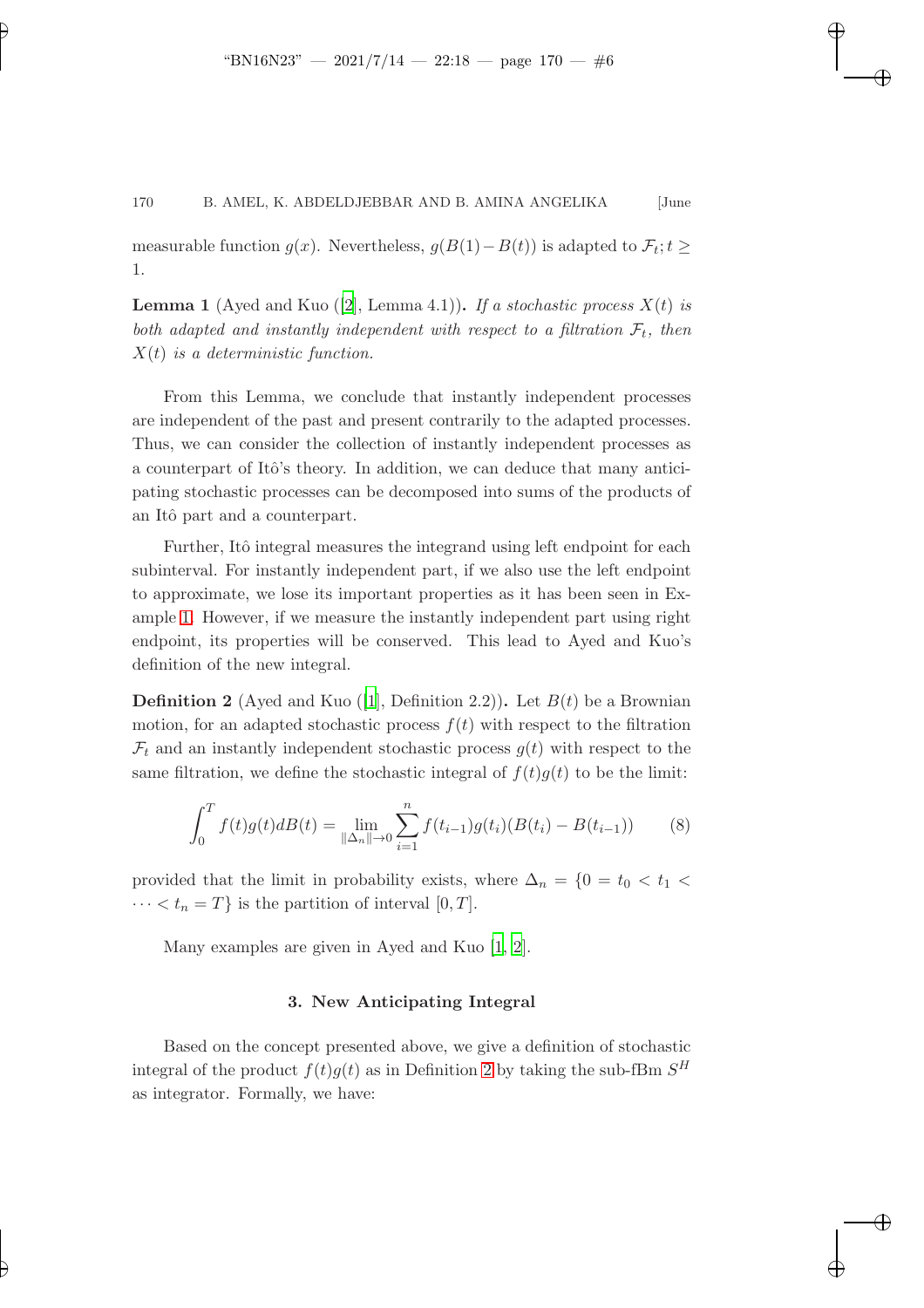✐

✐

✐

#### 2021] STOCHASTIC INTEGRAL FOR NON-ADAPTED PROCESSES 171

**Definition 3.** Let  $S^H$ ,  $H > \frac{1}{2}$  a sub-fractional Brownian motion and  $\mathcal{F}_t$  the σ-field generated by  $\{S^H(t), t \geq 0\}$ , for an adapted stochastic process  $f(t)$ with respect to the filtration  $\mathcal{F}_t$  and an instantly independent stochastic process  $g(t)$  with respect to the same filtration. We define the stochastic integral of  $f(t)g(t)$  to be the limit:

<span id="page-6-0"></span>
$$
\int_0^T f(t)g(t)dS^H(t) = \lim_{\|\Delta_n\| \to 0} \sum_{i=1}^n f(t_{i-1})g(t_i)(S^H(t_i) - S^H(t_{i-1})) \tag{9}
$$

provided that the limit in probability exists.

It is clear that the anticipating integral [\(9\)](#page-6-0) is not a  $\mathcal{F}_t$ -martingale to  $\mathcal{F}_t$ moreover the integrator  $S^H$  is not a  $\mathcal{F}_t$ -semi-martingale what brings us to verify if it satisfy the near-martingale property presented in Kuo et al.[\[16](#page-11-14)].

**Definition 4** (Kuo et al. ([\[16](#page-11-14)], Definition 3.5)). A stochastic process  $X_t$ ;  $a \leq t \leq b$ ; with  $E|X_t| < \infty$  is called a near-martingale with respect to a filtration  $\{\mathcal{F}_t; a \le t \le b\}$  if for any  $a \le s \le t \le b$  we have

$$
E[X_t/\mathcal{F}_s] = E[X_s/\mathcal{F}_s]; \quad \text{a.s.,}
$$
\n(10)

or equivalently

✐

✐

$$
E[X_t - X_s/\mathcal{F}_s] = 0; \qquad \text{a.s.} \tag{11}
$$

We prove now that, the processes  $X_t$  and  $Y_t$  defined by [\(12\)](#page-7-0) and [\(17\)](#page-8-0) respectively, are near-martingales for an adapted process  $f(t)$  and centered instantly independent process  $q(t)$  with respect to the forward filtration

$$
\mathcal{F}_t = \sigma\{B(s), S^H(s); 0 \le s \le t\},\
$$

and are near-martingales for a centered adapted process  $f(t)$  and instantly independent process  $q(t)$  with respect to the backward filtration

$$
\mathcal{F}^{(t)} = \sigma\{B(T) - B(s), S^H(T) - S^H(s); 0 \le s \le t\}.
$$

<span id="page-6-1"></span>**Theorem 1.** Let  $\mathcal{F}_t$  be a forward filtration and let  $f(x)$  and  $g(x)$  be contin*uous functions such that:*

1. 
$$
E\bigg[\int_0^T f(B(t))g(B(T)-B(t))dS^H(t)\bigg]<+\infty,
$$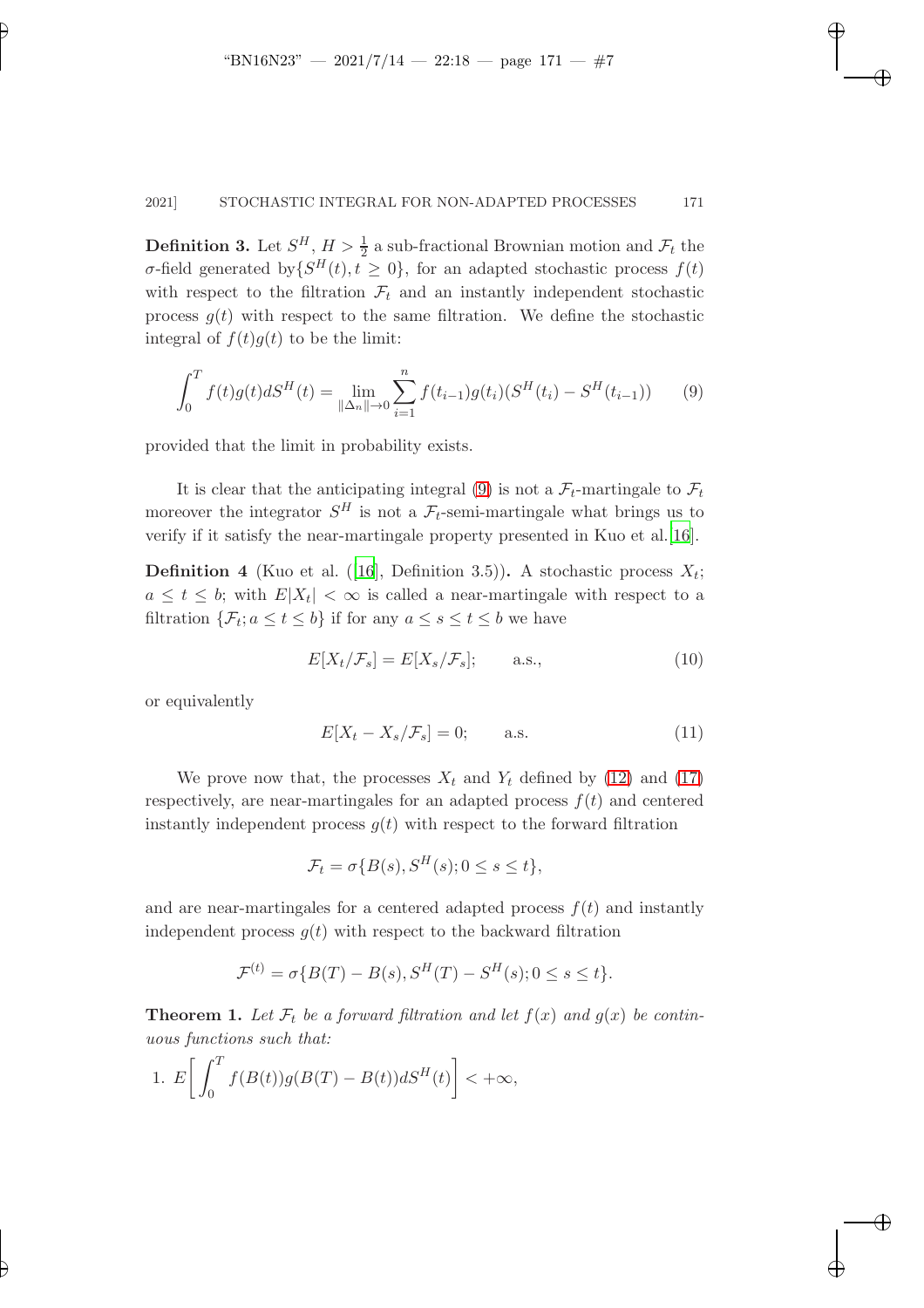✐

✐

✐

2. 
$$
E[g(B(T) - B(t))] = 0.
$$

*Then*

✐

✐

<span id="page-7-0"></span>
$$
X_t = \int_0^t f(B(s))g(B(T) - B(s))dS^H(s); \qquad 0 \le t \le T \tag{12}
$$

exists and is a near-martingale with respect to the forward filtration  $\mathcal{F}_t$ .

**Proof.** We need to verify that  $E[X_t - X_s/\mathcal{F}_s] = 0$  for  $0 \le s \le t$ . Notice that

$$
X_t - X_s = \int_s^t f(B(u))g(B(T) - B(u))dS_u^H.
$$

Let  $\Delta_n = \{s = t_0 < t_1 < \cdots < t_{n-1} < t_n = t\}$  be a partition of interval  $[s, t]$ and  $\Delta S_i^H = S^H(t_i) - S^H(t_{i-1})$ , we have:

$$
E[X_t - X_s/\mathcal{F}_s] = E\bigg[\int_s^t f(B(u))g(B(T) - B(u))dS^H(u)/\mathcal{F}_s\bigg].\tag{13}
$$

From Definition [3,](#page-5-1) we have

$$
E[X_t - X_s / \mathcal{F}_s] = E\left[\lim_{\|\Delta_n\| \to 0} \sum_{i=1}^n f(B(t_{i-1}))g(B(T) - B(t_i))\Delta S_i^H / \mathcal{F}_s\right]
$$
  
= 
$$
\lim_{\|\Delta_n\| \to 0} \sum_{i=1}^n E\left[f(B(t_{i-1}))g(B(T) - B(t_i))\Delta S_i^H / \mathcal{F}_s\right].
$$
 (14)

It is sufficient to verify that every component of the last sum is zero. Recall that  $f(B(t_{i-1}))$  is  $\mathcal{F}_{t_{i-1}}$ -measurable and  $g(B(T) - B(t_i))$  is independent of  $\mathcal{F}_{t_{i-1}}$ , using the properties of conditional expectation, we obtain:

$$
E\bigg[f(B(t_{i-1}))g(B(T) - B(t_i))\Delta S_i^H / \mathcal{F}_s\bigg]
$$
  
= 
$$
E\bigg[E\big[f(B(t_{i-1}))g(B(T) - B(t_i))\Delta S_i^H / \mathcal{F}_{t_i}\big] / \mathcal{F}_s\bigg]
$$
  
= 
$$
E\bigg[f(B(t_{i-1}))\Delta S_i^H E\big[g(B(T) - B(t_i))/\mathcal{F}_{t_i}\big] / \mathcal{F}_s\bigg]
$$
  
= 
$$
E\bigg[f(B(t_{i-1}))\Delta S_i^H E\big[g(B(T) - B(t_i))\big] / \mathcal{F}_s\bigg].
$$
 (15)

The independence of Brownian increments and the zero expectation of  $g(B(T)$ −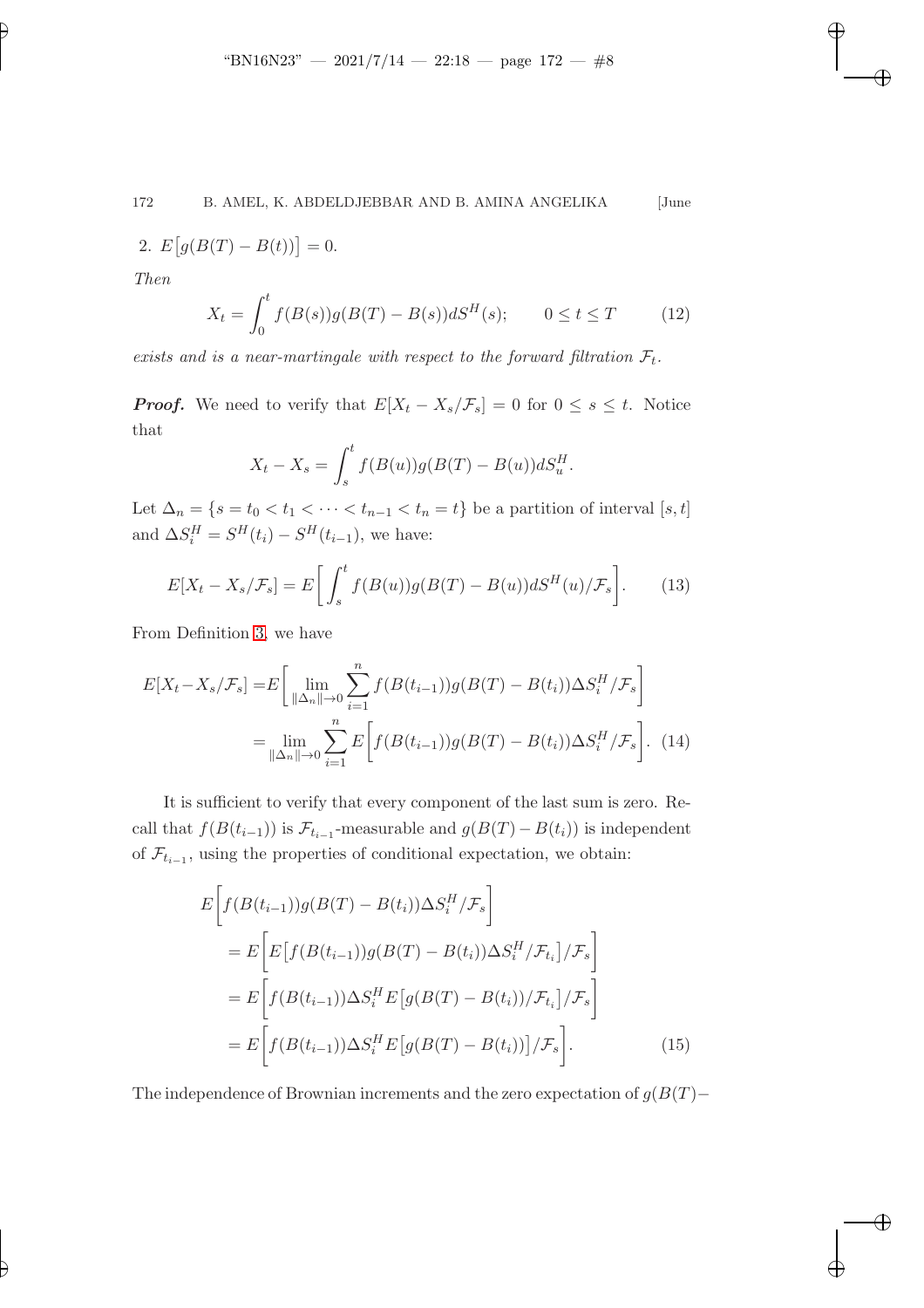#### 2021] STOCHASTIC INTEGRAL FOR NON-ADAPTED PROCESSES 173

 $B(t_i)$  show that:

✐

$$
E\bigg[f(B(t_{i-1}))g(B(T) - B(t_i))\Delta S_i^H / \mathcal{F}_s\bigg]
$$
  
= 
$$
E\big[g(B(T) - B(t_i))\big]E\bigg[f(B(t_{i-1}))\Delta S_i^H / \mathcal{F}_s\bigg]
$$
  
= 0. (16)

Thus,  $X_t$  is a near-martingale with respect to  $\mathcal{F}_t$ .

**Theorem 2.** Let  $\mathcal{F}_t$  be a forward filtration and let  $f(x)$  and  $g(x)$  be contin*uous functions such that:*

1. 
$$
E\left[\int_0^T f(B(t))g(B(T) - B(t))dS^H(t)\right] < +\infty
$$
  
2.  $E[g(B(T) - B(t))] = 0,$ 

<span id="page-8-0"></span>*then*

$$
Y_t = \int_t^T f(B(s))g(B(T) - B(s))dS^H(s), \ 0 \le t \le T,
$$
 (17)

exists and is a near-martingale with respect to the forward filtration  $\mathcal{F}_t$ .

**Proof.** Notice that for  $0 \leq s < t \leq T$ , we have

$$
Y_t - Y_s = -\int_s^t f(B(u))g(B(T) - B(u))dS^H(u) = -(X_t - X_s), \qquad (18)
$$

<span id="page-8-1"></span>where  $X_t$  is given in [\(12\)](#page-7-0). Thus  $Y_t$  is a near-martingale with respect to  $\mathcal{F}_t$ .

 $\Box$ 

✐

✐

✐

✐

**Theorem 3.** Let  $\mathcal{F}^{(t)}$  be a backward filtration and let  $f(x)$  and  $g(x)$  be *continuous functions such that:*

1. 
$$
E\left[\int_0^T f(B(t))g(B(T) - B(t))dS^H(t)\right] < +\infty,
$$
  
2. 
$$
E\left[f(B(t))\right] = 0,
$$
  
then

*then*

✐

$$
X_t = \int_0^t f(B(s))g(B(T) - B(s))dS^H(s), \ \ 0 \le t \le T,\tag{19}
$$

*exists and is a near-martingale with respect to the backward filtration*  $\mathcal{F}^{(t)}$ .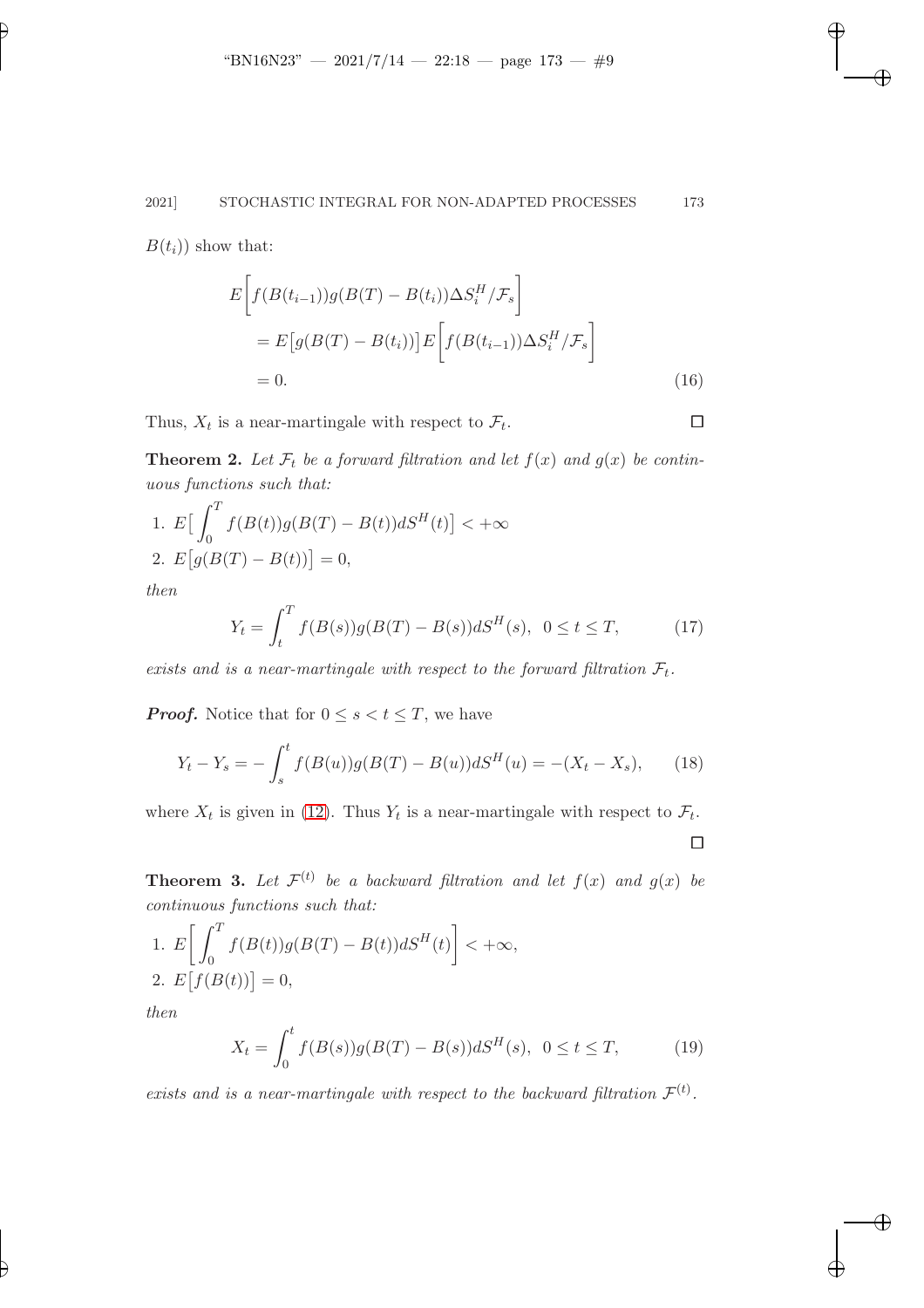✐

# 174 B. AMEL, K. ABDELDJEBBAR AND B. AMINA ANGELIKA [June

**Proof.** According to the proof of Theorem [1,](#page-6-1) we just have to prove that

$$
E\bigg[f(B(t_{i-1}))g(B(T) - B(t_i))\Delta S_i^H/\mathcal{F}^{(t)}\bigg] = 0,
$$

where  $0 \le s < t \le T$  and  $s = t_0 < t_1 < \cdots < t_{n-1} < t_n = t$ . Notice that

$$
\Delta S_i^H = (S_T^H - S_{t_{i-1}}^H) - (S_T^H - S_{t_i}^H) \in \mathcal{F}^{(t_{i-1})}.
$$

Next, by the  $\mathcal{F}^{(t_{i-1})}$ - measurability of  $\Delta S_i^H$  and the conditional expectation properties, we obtain

$$
E\bigg[f(B(t_{i-1}))g(B(T) - B(t_i))\Delta S_i^H / \mathcal{F}^{(t)}\bigg]
$$
  
= 
$$
E\bigg[E\big[f(B(t_{i-1}))g(B(T) - B(t_i))\Delta S_i^H / \mathcal{F}^{(t_{i-1})}\big] / \mathcal{F}^{(t)}\bigg]
$$
  
= 
$$
E\bigg[g(B(T) - B(t_i))\Delta S_i^H E\big[f(B(t_{i-1})) / \mathcal{F}^{(t_{i-1})}\big] / \mathcal{F}^{(t)}\bigg].
$$
 (20)

Notice that for each  $s > t_{i-1}$ ,  $B(T) - B(s)$  is independent of  $\mathcal{F}_{t_{i-1}}$ . This implies the independence of the  $\sigma$ -fields  $\mathcal{F}^{(t_{i-1})}$  and  $\mathcal{F}_{t_{i-1}}$ . Since  $f(B(t_{i-1}))$ is  $\mathcal{F}_{t_{i-1}}$  measurable, it follows that  $f(B(t_{i-1}))$  is independent of  $\mathcal{F}^{(t_{i-1})}$ . Thus

$$
E\bigg[f(B(t_{i-1}))g(B(T) - B(t_i))\Delta S_i^H / \mathcal{F}^{(t)}\bigg]
$$
  
= 
$$
E\bigg[g(B(T) - B(t_i))\Delta S_i^H E\big[f(B(t_{i-1}))\big] / \mathcal{F}^{(t)}\bigg].
$$
 (21)

Since  $E[f(B(t_{i-1}))]$  is  $\mathcal{F}^{(t)}$ - measurable, then

$$
E\bigg[f(B(t_{i-1}))g(B(T) - B(t_i))\Delta S_i^H / \mathcal{F}^{(t)}\bigg]
$$
  
= 
$$
E\big[f(B(t_{i-1}))\big]E\bigg[g(B(T) - B(t_i))\Delta S_i^H / \mathcal{F}^{(t)}\bigg]
$$
  
= 0. (22)

 $\Box$ 

✐

✐

✐

✐

**Theorem 4.** Let  $\mathcal{F}^{(t)}$  be a backward filtration and let  $f(x)$  and  $g(x)$  be *continuous functions such that:*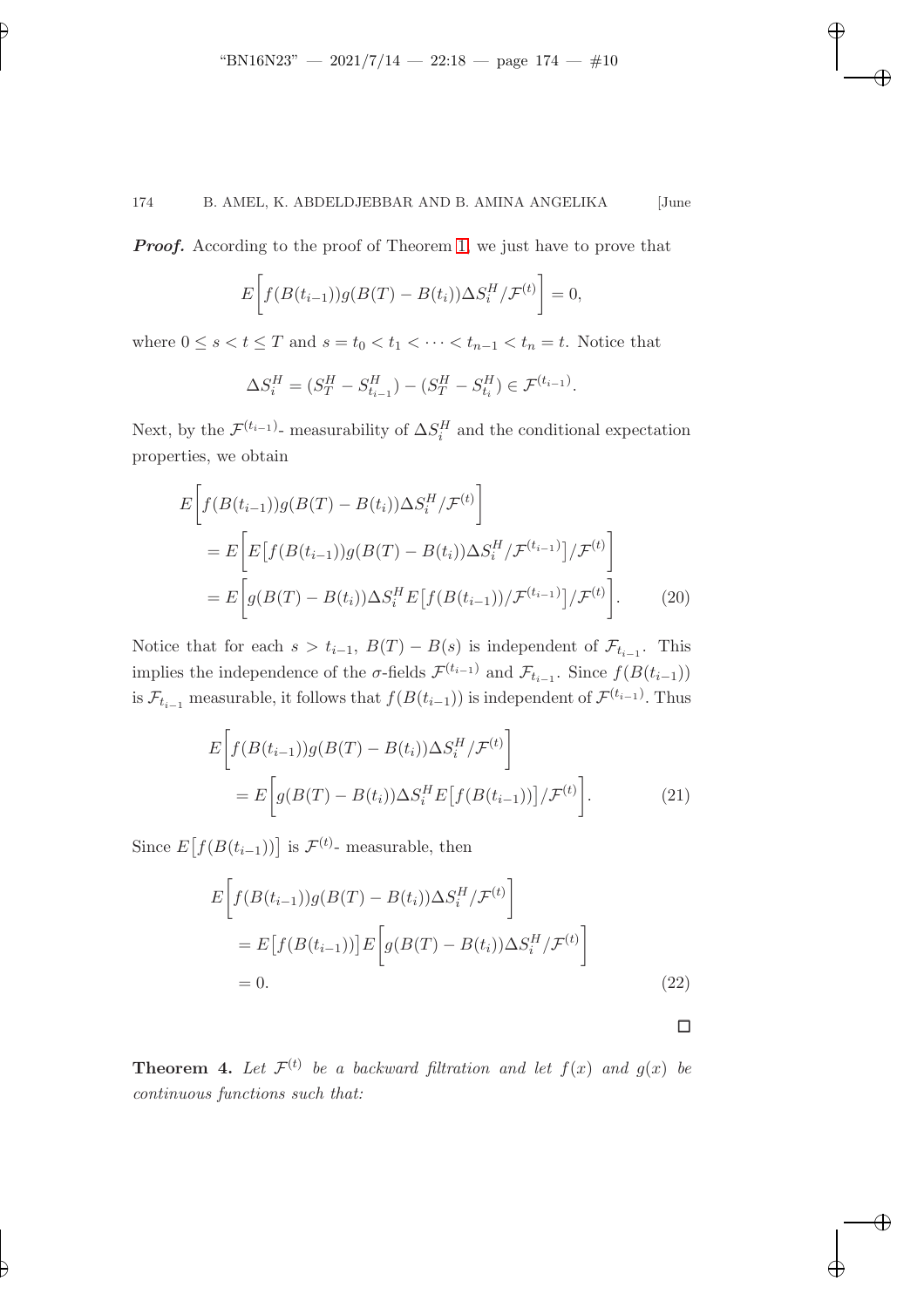✐

✐

✐

1. 
$$
E\left[\int_0^T f(B(t))g(B(T) - B(t))dS^H(t)\right] < +\infty,
$$
  
2. 
$$
E[f(B(t))] = 0,
$$

*then*

✐

✐

$$
Y_t = \int_t^T f(B(s))g(B(T) - B(s))dS^H(s), \ \ 0 \le t \le T,
$$
 (23)

*exists and is a near-martingale with respect to the backward filtration*  $\mathcal{F}^{(t)}$ .

**Proof.** From Theorem [3,](#page-8-1) we have  $Y_t - Y_s = -(X_t - X_s)$ . Consequently, the proof is completed.  $\Box$ 

#### Acknowledgments

We acknowledge funding from ATRST (Algeria) for the research results approved in this work.

## References

- <span id="page-10-4"></span>1. W. Ayed and H. H. Kuo, An extension of the Itô integral, Communications on Stochastic Analysis, 92 (2008), 323-333, .
- <span id="page-10-8"></span>2. W. Ayed and H. H. Kuo, An extension of the itô integral: toward a general theory of stochastic integration, Theory of Stochastic Processes, 16 (2010), 17-28.
- <span id="page-10-0"></span>3. T. Bojdecki, L. Gorostiza and A. Talarczyk, Sub-fractional brownian motion and its relation to occupation times, Statistics & Probability Letters,  $69$  (2004), 405-419.
- <span id="page-10-3"></span>4. R. Buckdahn, Anticipative girsanov transformations, Probability Theory and Related Fields, 89 (1991), 211-238.
- <span id="page-10-1"></span>5. K. Dzhaparidze and J. V. Zanten, A series expansion of fractional brownian motion, Probability Theory and Related Fields, 130 (2002), 39-55.
- <span id="page-10-7"></span>6. D. Feyel and A. Pradelle, On fractional brownian processes, Potential Analysis, 10 (1999), 273-288.
- <span id="page-10-6"></span>7. S. Hibino, H. H. Kuo and K. Saitô, A stochastic integral by a near-martingale, Communications on Stochastic Analysis, 12 (2018), 197-213.
- <span id="page-10-2"></span>8. M. Hitsuda, Formula for brownian partial derivatives, Second Japan USSR Symposium on Probability Theory, Kyoto, 111-114, 1972.
- <span id="page-10-5"></span>9. C. R. Hwang, H. H. Kuo, K. Saitô and J. Zhai, A general itô formula for adapted and instantly independent stochastic processes, Communications on Stochastic Analysis, 10 (2016), 341-362.